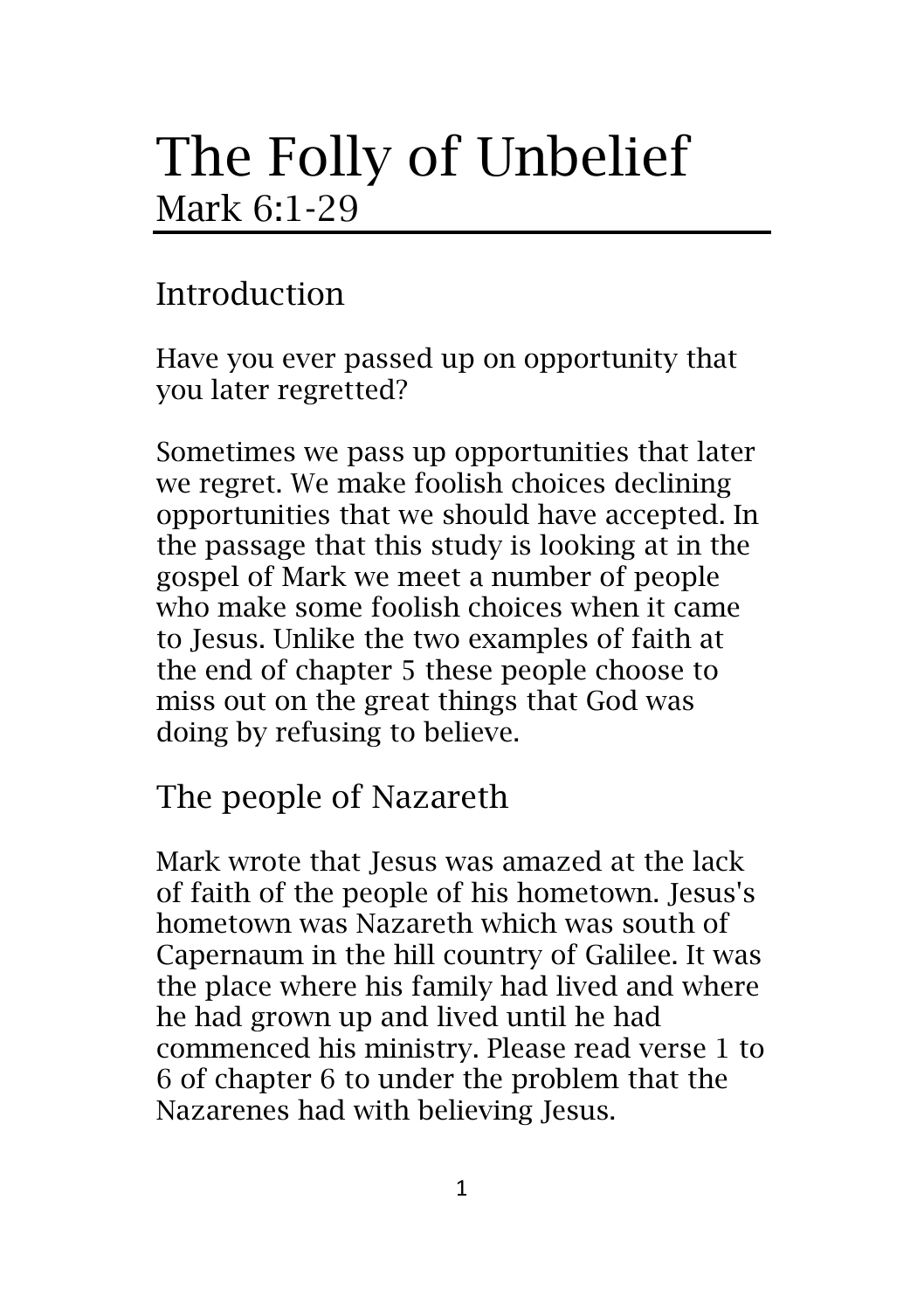1. What was the initial reaction of the Nazarenes to the ministry of Jesus?

2. Why did these people take offense at Jesus?

3. Why didn't Jesus do many miracles there?

Think about it

In Nazareth we see people refusing to believe in spite of what they were hearing and seeing about Jesus. They refused to believe that he could be more than the carpenter in spite of the evidence to the contrary.

In what today do people make the same mistake?

The old saying goes that "familiarity breeds contempt". In this case it bred "unbelief". How can this happen today and who are the sort of people who might be in danger of this sort of attituded?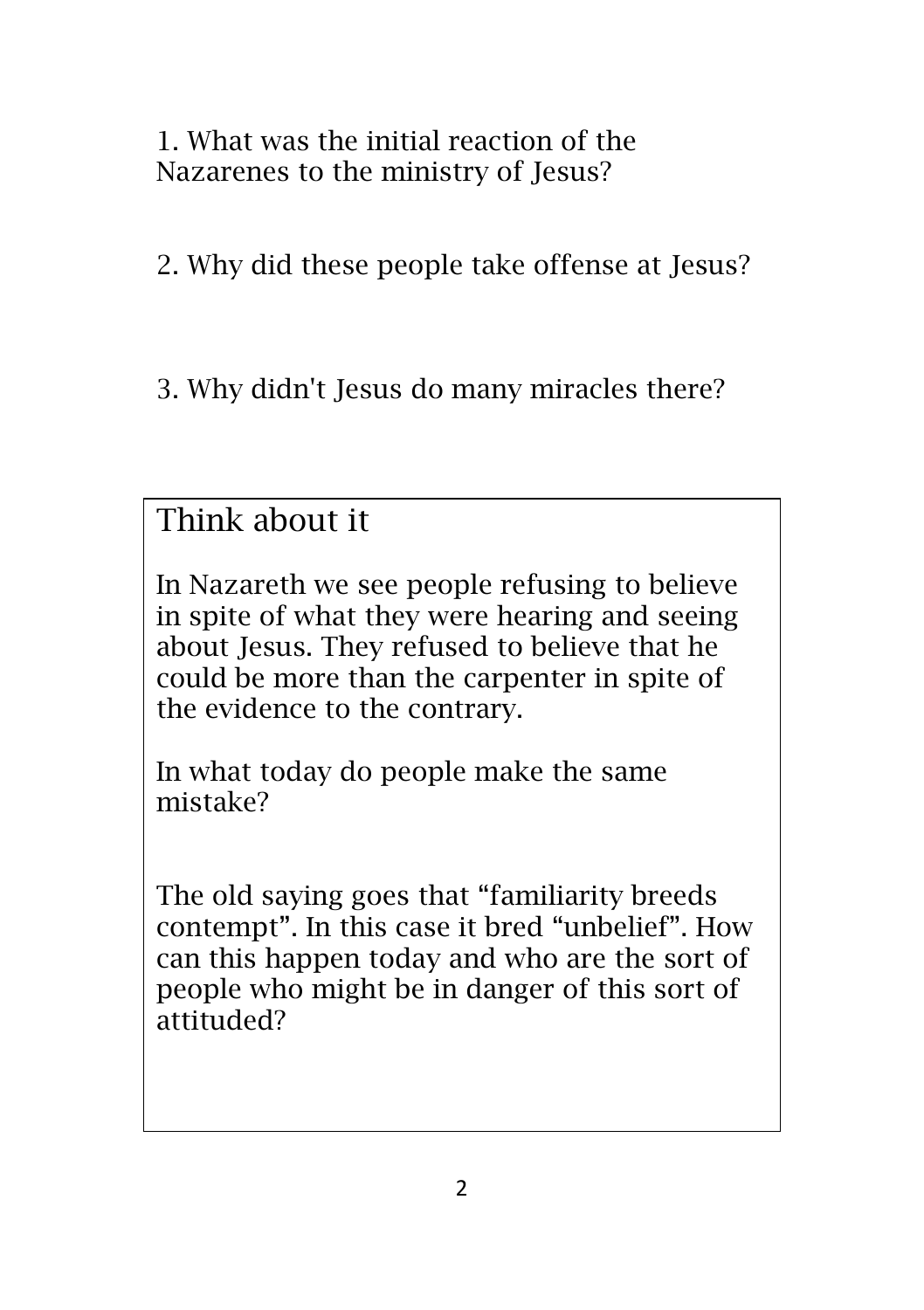The message of the kingdom

Jesus went from village to village preaching the message of the kingdom. He also sent his disciples out two by two in order to prepare people for the kingdom of God which was drawing near. Please read verses 6 to 12 to read about the sending out of the twelve.

3. What authority did Jesus give the twelve?

4. Why would there be a need in some townships to shake the dust off their feet?

5. What did the disciples preach?

#### Think about it

It was a custom of the Jews to shake off the dust from their clothing when leaving a foreign land. The Rabbinic law said that when a man entered Palestine after leaving another country, he was to shake off every speck of dust of the heathen land<sup>1</sup>. For Jesus disciples to do this as they departed these Jewish villages was an incredibly significant symbolic action.

<sup>1</sup> William Barclay, The gospel of Mark, The Daily Study Bible, 144.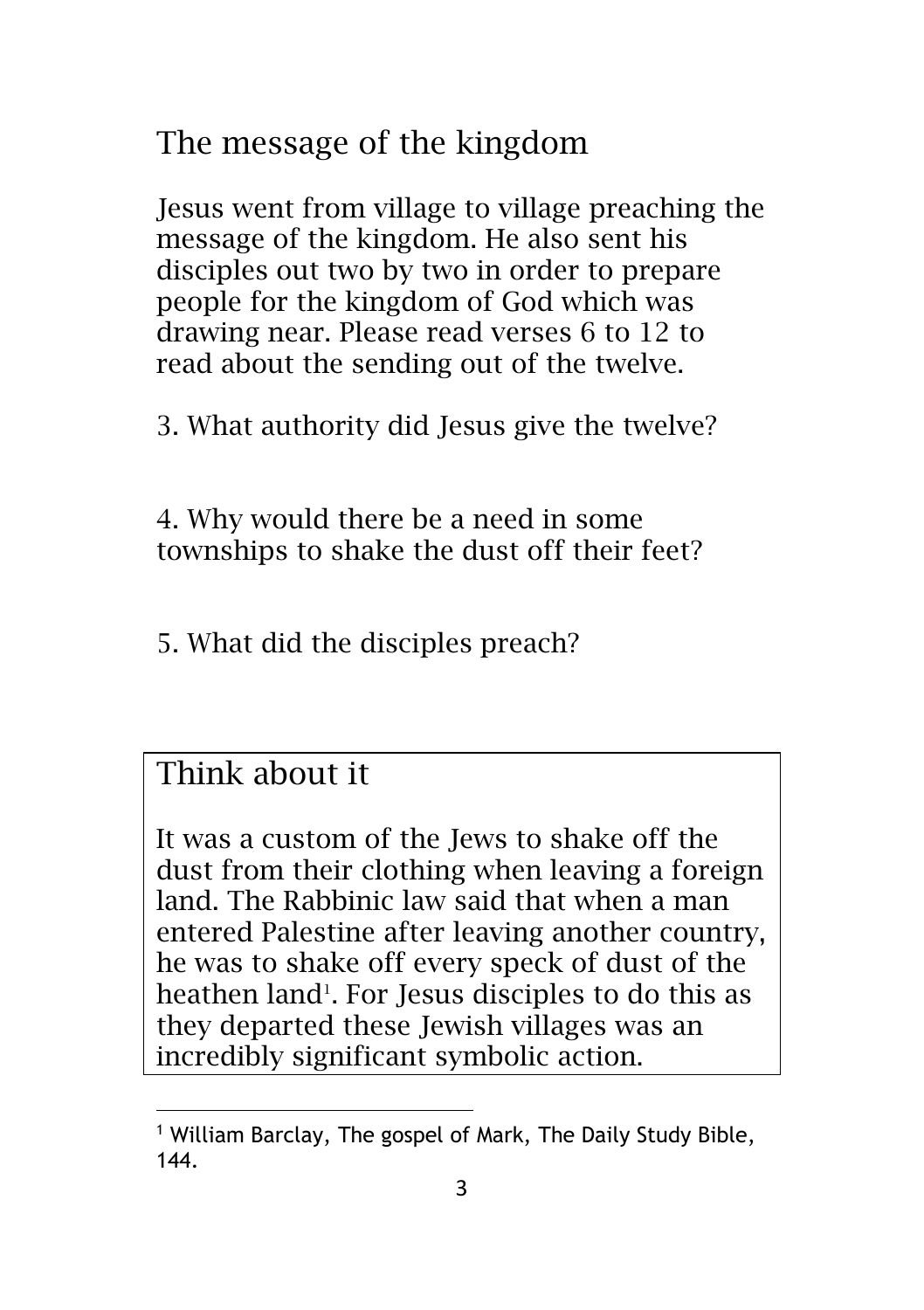What do you think it was saying to the people of those villages?

What is the normal or usual way that people hear the message of the kingdom?

In the end why do people miss out on the kingdom of God?

What is involved in repenting?

### Herod

The folly of unbelief means that although the kingdom of God might draw near to us, we can easily miss out on what God is doing. This is especially highlighted in the example of King Herod. Herod is a man who had plenty of opportunity to repent but ultimately refused to do so. Please read chapter 6 verses 14 to 28 to hear how Herod responded when the kingdom drew near to him.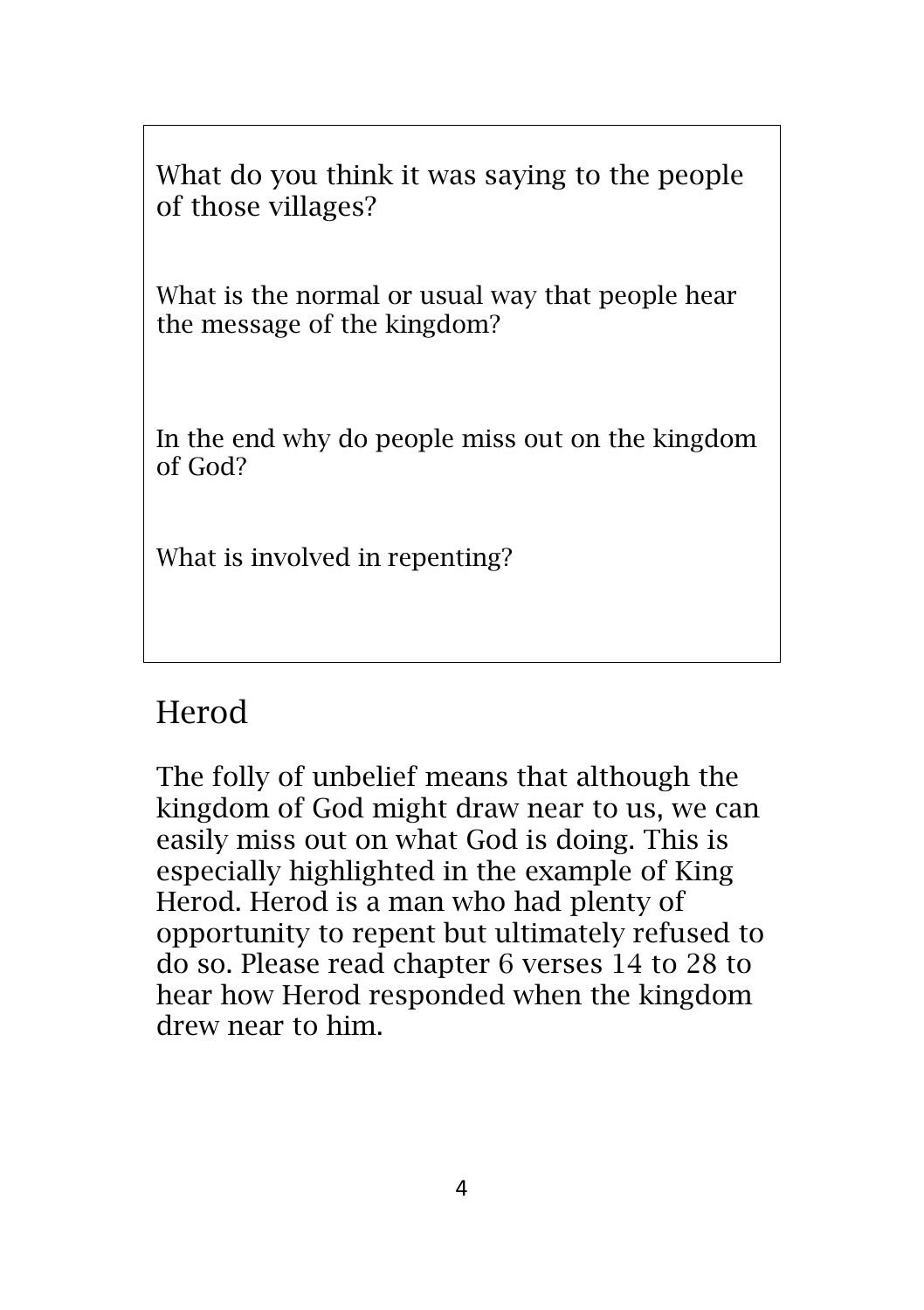6. When Herod heard about Jesus what did heard make of Jesus?

7. Why had Herod imprisoned John?

8. Herod liked to listen to John. He thought him to be a righteous and holy man. Yet in the end Herod had him beheaded. Why in the end did he reject John and his message?

#### Think about it

The folly of unbelief is especially seen in the story of Herod. Herod is easily manipulated be those around him. Even though he respected John and like listening to him he ultimately did not heed his message but had him beheaded.

Why was Herod such a fool and why was he so easily manipulated?

What is that makes men and women like Herod miss out on the kingdom of God and all that God is doing (c/f John 3:19)?